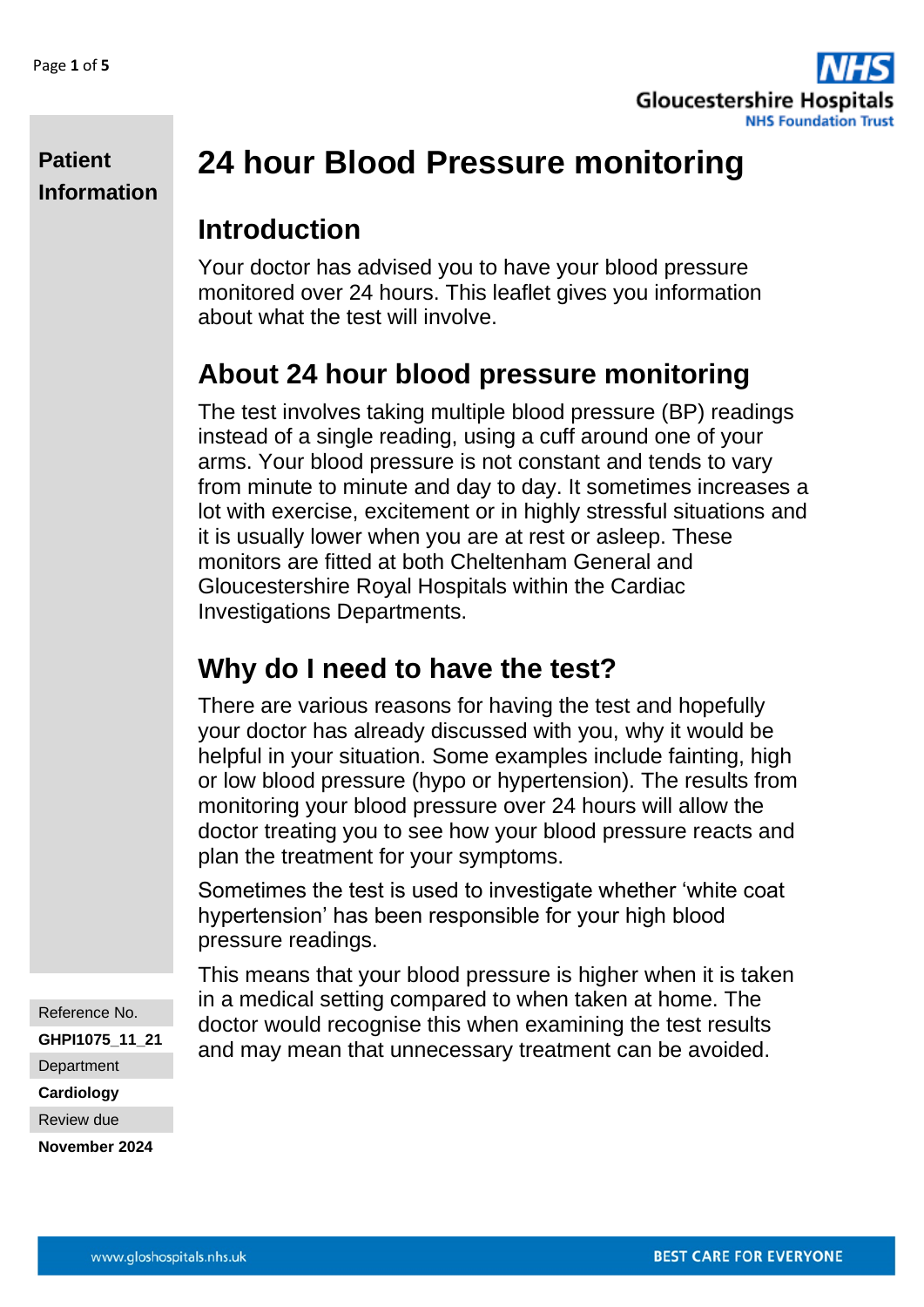

## **What will the test involve?**

**Patient Information**

When you arrive in the hospital, you will need to report to the departments reception desk noted on your appointment letter. The staff will then call you through into a clinic room and take some initial readings and will check that the monitor is working correctly. Please bring a list of your current medication with you.

You will be shown how you can take extra blood pressure readings at home. This is important for patients who are having the test because of specific symptoms such as dizziness or palpitations. If these symptoms happen during the 24 hour monitor it is useful to take a reading at that moment in time.

When the fitting of the monitor and attached cuff is complete the monitor will be placed either on a belt (see diagram on the next page), which you will need to wear around your waist throughout the test, or into a pouch. At night you may undo the belt and place the monitor under your pillow. The cuff and the monitor will stay attached to you for the next 24 hours (you will need to make sure that you can attend the clinic at the same time the following day). The appointment to fit the blood pressure cuff will take about 20 minutes.

When you return the following day, for the removal of the monitor this appointment usually takes about 15 minutes.



**Figure 1: The image above shows how the monitor is set up on your body. The cuff will be wrapped around your arm and a lead will connect this to the monitor, which sits in a pouch on the waist belt.**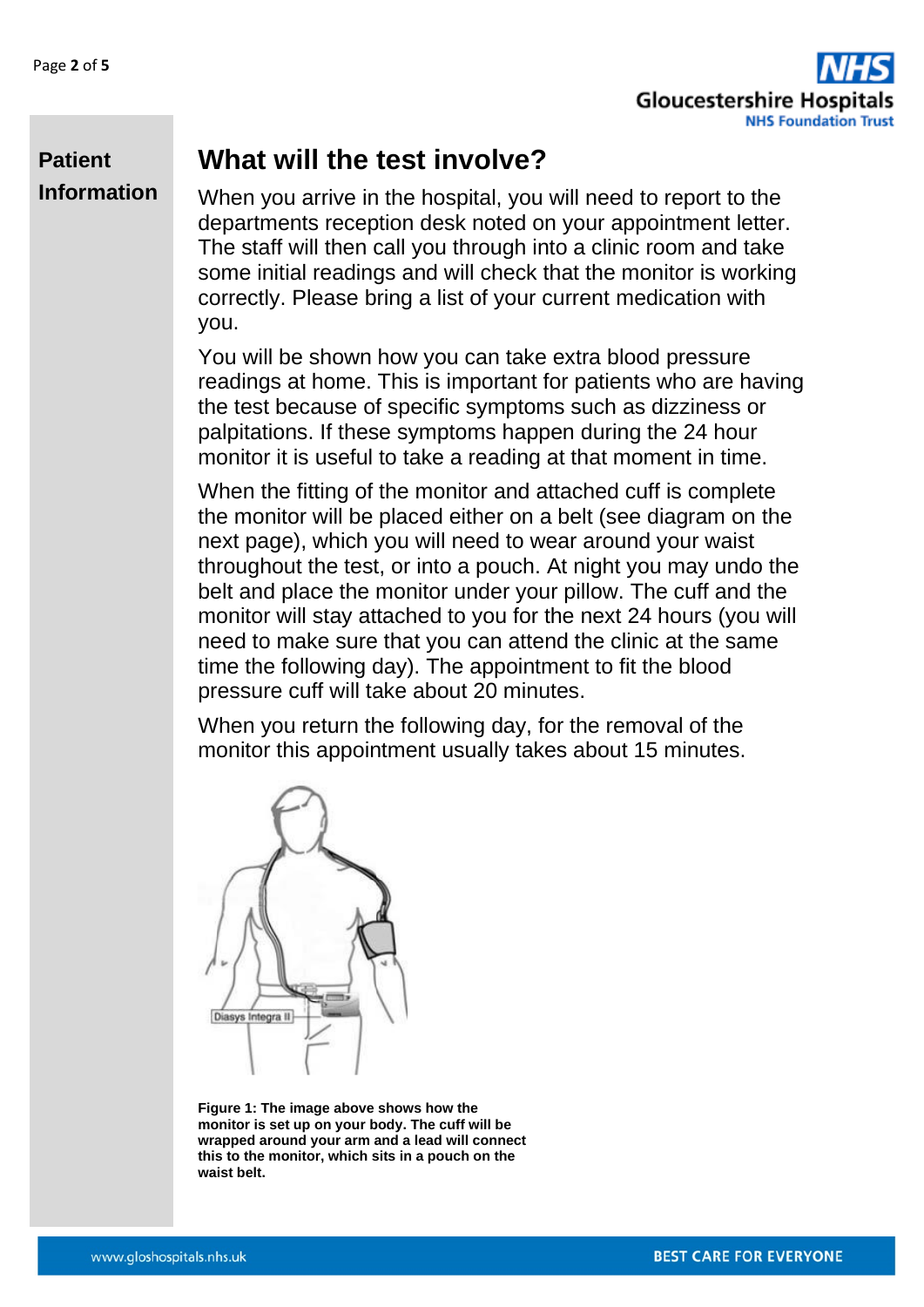

#### **Patient Information**

#### **Are there any risks?**

- The cuff can become quite tight when inflating to take a measurement, this may cause minor, short-term discomfort but should not be excessive. The device has a safety mechanism which makes sure that the cuff does not remain inflated for more than 2 minutes.
- It is common to have some itching around the cuff as it is kept in place for the 24 hours. Once the cuff is removed at the end of the test, any itching at the cuff site should disappear.
- It is expected that you will experience 'pins and needles' in your arm and hand during inflation and deflation of the cuff. This is normal and the sensation should disappear soon after the cuff has deflated.
- Rarely, some people notice tiny red or purple spots on the skin of the forearm. This is due to the pressure of the cuff and may take a day or two to disappear.
- Some people may have difficulty dressing and undressing while the monitor is on. You may need to have someone at home to help you.
- You may also find that your sleep is disturbed as the cuff inflates during the night.
- The arm used is generally your non-dominant arm but please let us know on the day if you have ever had lymphoedema or any lymph nodes removed from the armpit or if you have a fistula for dialysis. This will determine which arm is used for the test.

# **Is there anything else I need to know?**

Please make sure that the monitor does not get wet or damaged in any way. For this reason you will not be able to have a bath or shower during the test.

You may drive to and from the clinic.

Wearing a loose fitting top with short sleeves might make it easier for you to get dressed and undressed and may also be more comfortable for you while wearing the monitor.

If you have a job with light duties you will be able to follow a normal working day but you must avoid any heavy lifting.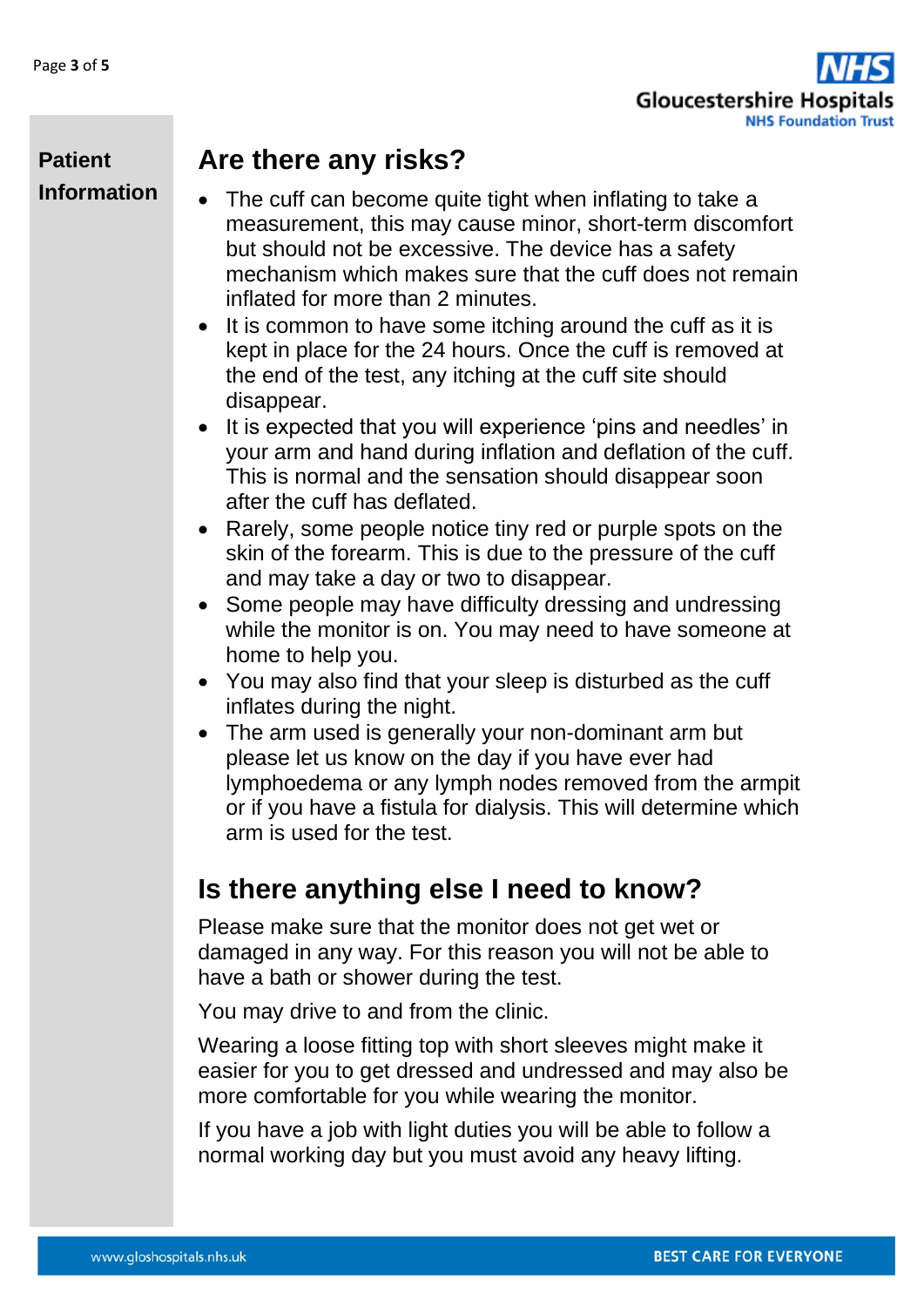

#### **Patient Information**

The monitor is programmed to take a reading every 30 minutes during the day and less frequently at night. If the monitor has not successfully recorded a reading, it will try again after 4 minutes. The monitor may struggle to get a reading if there is too much arm movement. We recommend that during a measurement you should keep your fingers still and your arm straight and steady.

If for any reason you wish to take an additional reading (for example if you have dizzy spells), press the start/stop button once. Record the time and reason for taking a reading in your diary. If you wish to stop a reading which had already started, press the start/stop button firmly once.

Please record the time, dose and name of any medication taken during the test along with any symptoms you experience.

## **How will I get the results?**

The results of the test will be downloaded, printed and sent to the referring physician. If your test has been requested by your GP you will need to make an appointment to see them a month after the test to get the results.

If the referring physician is one working within the hospital the results will be sent directly to them. They will contact you regarding the results.

## **Contact information**

If you have any concerns while the monitor is on please contact the department where it was fitted.

#### **Cheltenham General Hospital**

Tel: 0300 422 2278 Monday to Friday, 9:00am to 5:00pm

#### **Gloucestershire Royal Hospital**

Tel: 0300 422 8281 Monday to Friday, 9:00am to 5:00pm